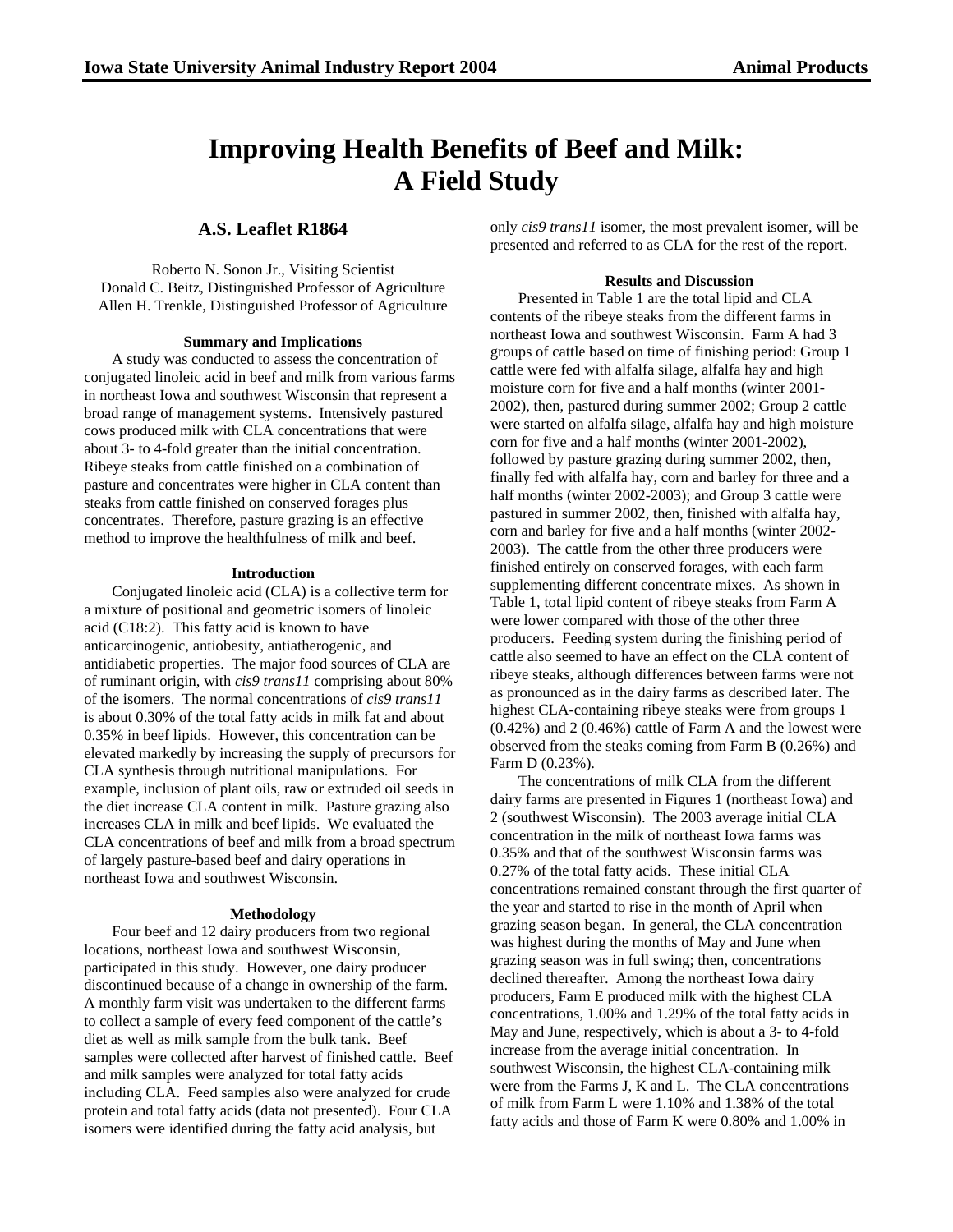May and June, respectively. Farm J produced milk with a CLA content of 1.08% of the total fatty acids in the month of July. It should be pointed out that the above-mentioned producers are intensive graziers. Because of prolonged dry season, all farms ceased grazing in August and the decline in CLA also was evident in these farms. However, Farms E and J resumed intensive pasture grazing by their cows while Farm K resumed pasturing to a limited extent only. The resumption of grazing resulted in another peak of CLA concentration in these farms (E, J, and K) in October although the concentration was lower than what was obtained during the summer months but much higher than the other farms that resorted to full feeding of conserved forages and concentrates. The average CLA concentrations in the last sampling month was a reversion to the initial concentrations, which were 0.34% and 0.21% of the total fatty acids for northeast Iowa and southwest Wisconsin, respectively. The milk from the farms of Farms E and J however, still exhibited CLA contents well above the mean concentrations.

Why does pasture-feeding increase CLA content of beef and milk? A likely explanation relates to fatty acid composition of the grasses. Linolenic acid accounts for the greatest proportion of the fatty acids in pasture grasses. This fatty acid can be degraded to vaccenic acid (C18:1*t11*) during the biohydrogenation process in the rumen. Transvaccenic acid is a precursor for CLA synthesis in the mammary gland and adipose tissue of ruminants via  $\Delta^9$ desaturase activity, which would explain for higher CLA contents in beef and milk from pastured cattle.

## **Acknowledgments**

The authors are thankful to the beef and dairy producers from northeast Iowa and southwest Wisconsin who participated in this project and to Cooperative Regions of Organic Producer Pools (CROPP) of Le Farge, WI for their assistance in the collection of samples. We also acknowledge Resource Conservation and Development for Northeast Iowa, Inc., Postville, IA for their coordination of participants. The help of many undergraduate students on laboratory analyses is greatly appreciated. This research was funded by SARE-USDA.

| Table 1. Total lipid and cis9 trans11 CLA contents of ribeye steaks from the different farms. |         |          |                |                           |
|-----------------------------------------------------------------------------------------------|---------|----------|----------------|---------------------------|
|                                                                                               |         |          |                | CLA.                      |
| Producer                                                                                      |         |          | Total lipid, % | wt % of total fatty acids |
| Farm A                                                                                        | Group 1 | $n = 8$  | 4.74           | 0.42                      |
|                                                                                               | Group 2 | $n = 3$  | 3.82           | 0.46                      |
|                                                                                               | Group 3 | $n = 26$ | 4.62           | 0.34                      |
| Farm B                                                                                        |         | $n = 8$  | 8.22           | 0.26                      |
| Farm C                                                                                        |         | $n = 11$ | 6.63           | 0.33                      |
| Farm D                                                                                        |         | $n = 13$ | 7.07           | 0.23                      |